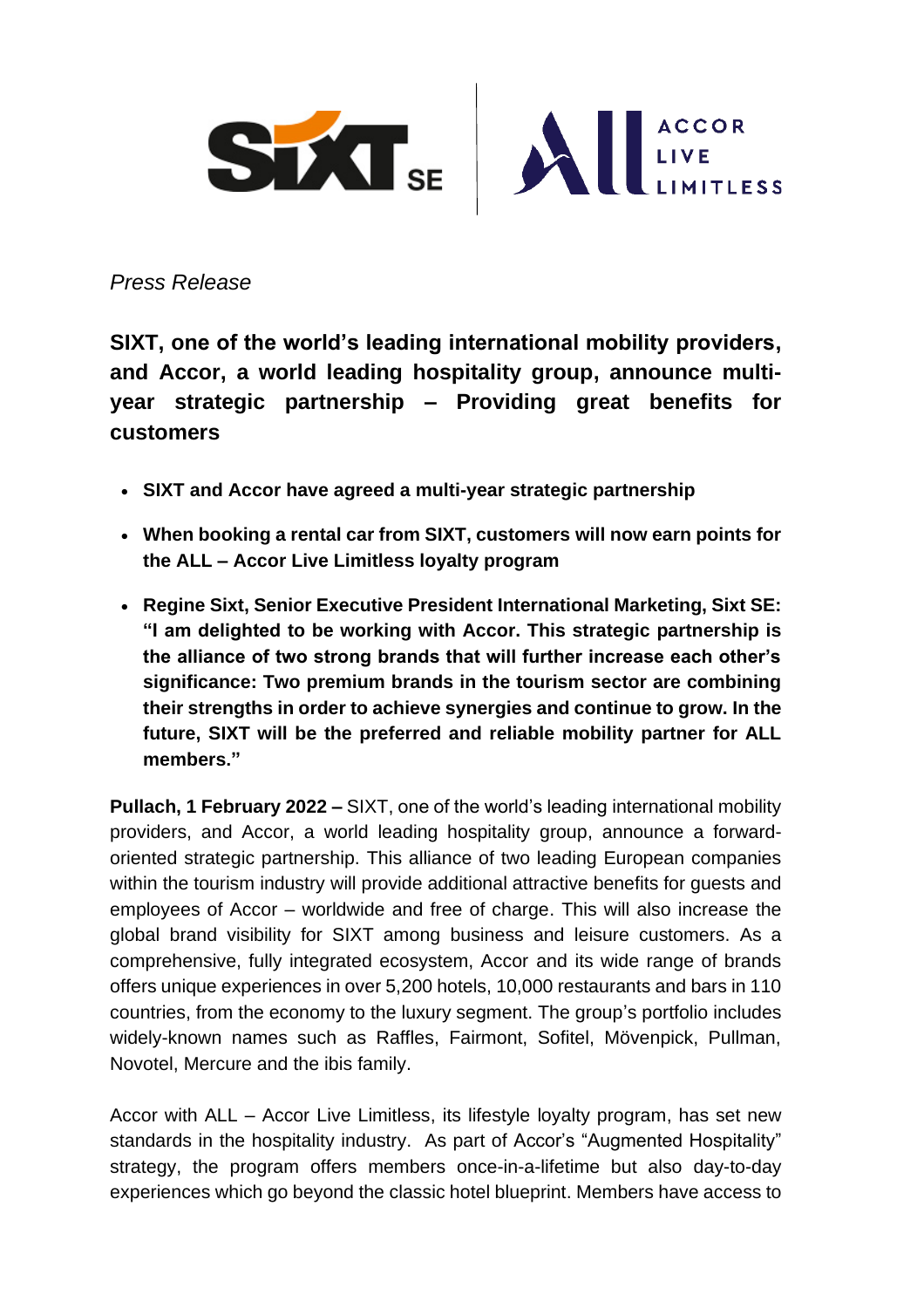unique experiences across a variety of areas: from travel, wellbeing and sports to dining, shopping and entertainment.

# **Points packages for ALL members when they book with SIXT**

As part of the long-term collaboration, ALL members can collect points for the ALL loyalty program when they book a rental car with SIXT. The ALL members benefit from packages (200 to 500 Reward points for the ALL loyalty program) when they book a car rental with SIXT; this will be added to their existing number of points, meaning more opportunities to enjoy the many benefits of the ALL ecosystem.

**Regine Sixt, Senior Executive President International Marketing, Sixt SE**: "I am delighted to be working with Accor. This strategic partnership is an alliance of two strong brands that will further increase each other's significance: Two premium brands in the tourism sector are combining their strengths in order to achieve synergies and continue to grow. In the future, SIXT will be the preferred and reliable mobility partner for ALL members."

**Mehdi Hemici, SVP Business Development & Partnerships, Accor:**  "We are very pleased to be collaborating with SIXT. This partnership brings together two key players in tourism who are both continuously striving to elevate their loyalty programs and create synergies, with high added value for members. Our relationship with SIXT, an industry leader, will strengthen our lifestyle loyalty program ALL - Accor Live Limitless and further bring to life our "Augmented Hospitality" strategy, providing members globally with more unique benefits and enhancing the guest experience beyond our hotels. Mobility is increasingly becoming a key driver of the ALL strategy and this partnership will allow us to further develop and accelerate it."